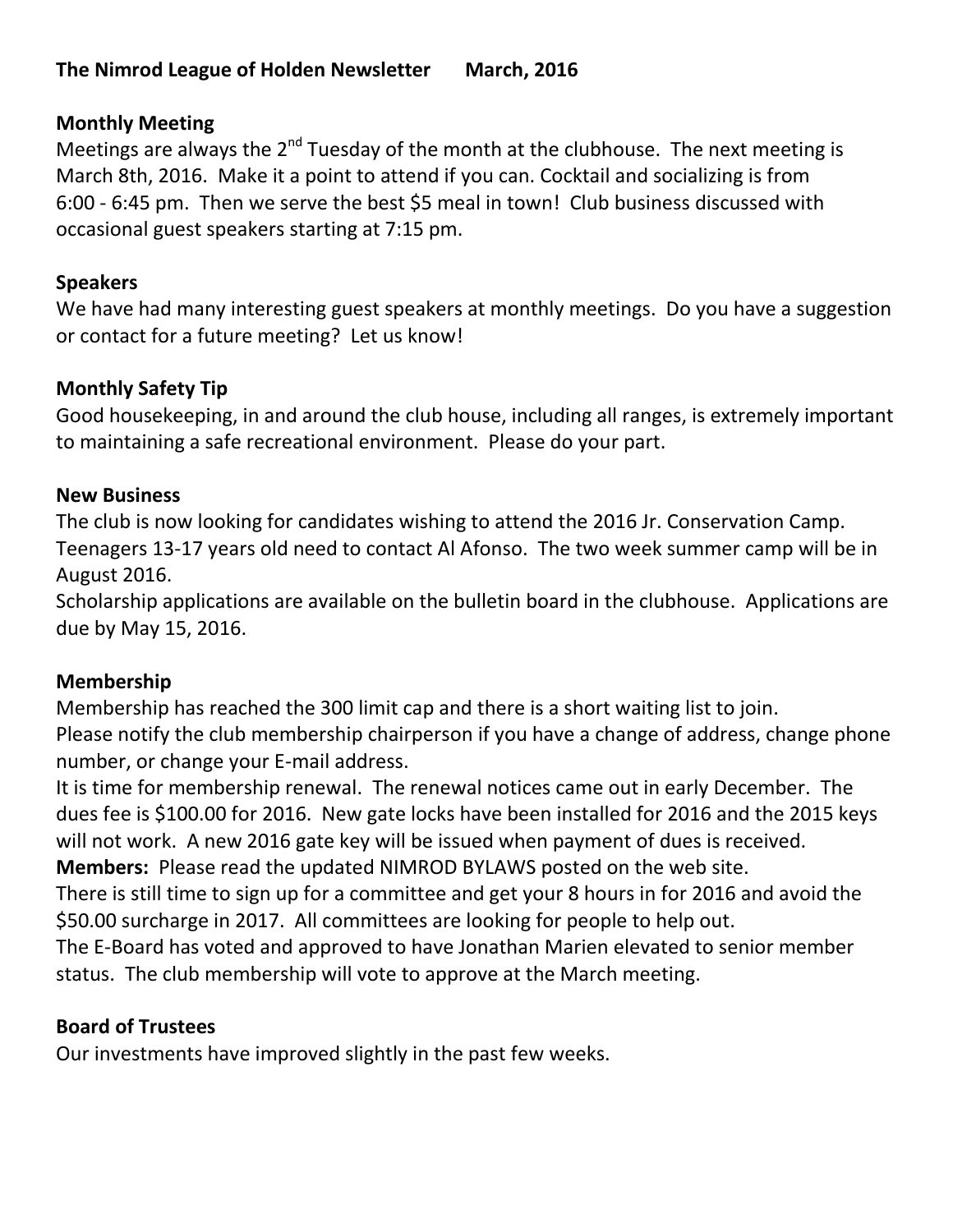# **Trap/Skeet**

Trap/skeet is doing well. Come down and shoot on Thursday nights! Chef Larry Josti is grilling sausage, hamburgers, hotdogs and other treats in our kitchen. We always have members who are willing to educate and teach safe shooting Thursday nights. Ham Shoot will be April  $24^{th}$ . 9:00am - 2:00pm.

# **Kitchen**

The kitchen will be closed for cleaning on Saturday, April 16. Joe Afonso, Russ Chaplis, Chris Erali, Pat Orrell, and Harry Wilber volunteered to help Bruce Ebbeson clean it before 150-200 people are served at the Archery Tournament on April 30 and May 1 and 100 people at our Game Dinner on May 14. Bruce appreciates people properly cleaning the kitchen after they use it so that we maintain cleanliness that is required by the Board of Health. People are still not marking the date on leftovers and perishables like milk that is required by the FDA Food Code. These items must be thrown away after seven days. The Sharpie is in the drawer on the right side of the Hand Wash Sink.

### **Game Dinner: May 14, 2016**

We would appreciate any donations of big game.

# **Rifle Range**

Please make sure that your shots will hit the sand backstops and/or 100 yard impact area. Please avoid ground ricochets and shots going over these protective berms. Paper, cardboard, or clay pigeons are the **ONLY** acceptable targets on the rifle range. Please leave the range cleaner than you found it. Police all your live ammo.

# **Rifle Range Improvements**

Stumping and range engineering drawings are in the near future.

# **House**

A special thank you goes to Bob Avedisian for his weekly efforts to keep our clubhouse clean. March 6 11am-3pm Kids Activity Day. Bird house building, archery, lunch, etc.

March 14, 16, 19, & 21 Hunter Ed. Course.

April 2-3 Boy Scouts. Rifle range closed.

April 9 Women on Target. Range closed.

April 10 Bow hunter Ed. Course.

April 15 WCL meeting & dinner.

April 24 Ham Shoot 9am-2pm.

April 30<sup>th</sup> – May 1<sup>st</sup> IBO Archery Tournament. Rifle range closed.

May 14 Game Dinner.

June 11 Triple Crown 3-D Archery Match. Rifle range closed.

June 12 3-D Archery Match. Range closed.

July 24 3-D Archery Match. Range closed.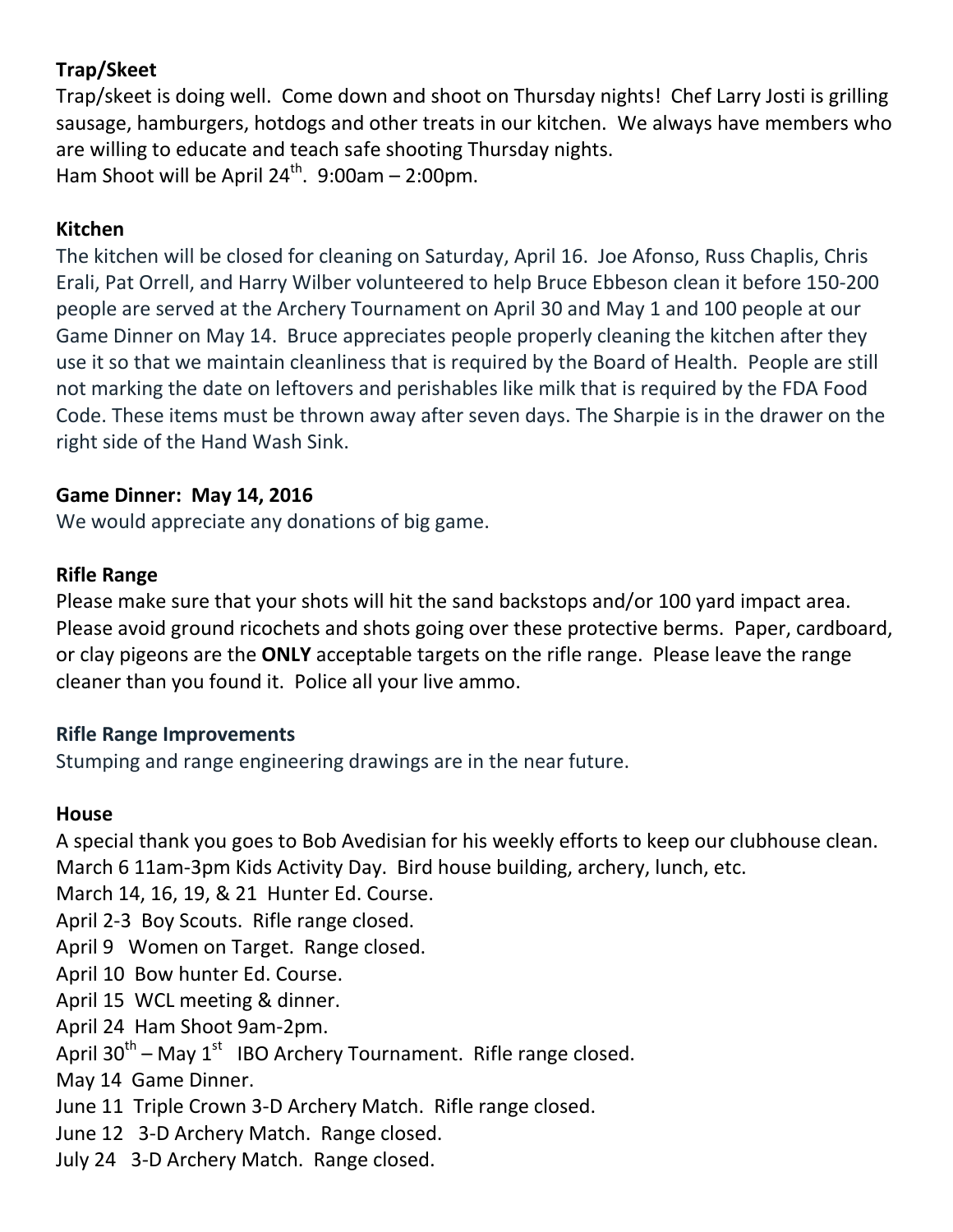# September 18 Summer BBQ; Club Function

## **Executive Board**

No report given. Executive Board Meeting is held the last Tuesday of each month.

# **Grounds**

Please sign the log book if you are using the tractor for any purpose. The Grounds Committee is actively seeking new recruits - a great way to become a bit more involved in the club and meet some other members! We'll need volunteers to participate in keeping the trap fields, skeet field, and rifle range open and cleared of snow throughout the winter. Any interests in grounds work please email Neal Whitehead. Get your work hours in early! The small John Deere tractor now has the snow blower attachment ready for use. Trash needs to go out every Tuesday for the Wednesday pickup. Please bring the trash and recycling totes to the end of the driveway by Tuesday night.

### **Finance**

No Report.

#### **Bar**

Doing well as usual.

### **Birds**

Kevin has begun the process of acquiring pheasants for our fall bird hunts.

### **Revenue**

Web Site is up and running with a classified section and embroidered patches and logo clothing available to order through a link. Post your outdoors articles, hunting/fishing gear, ammo, guns, etc. for sale here.

Joe Afonso and Ralph Cochran are working on the 30 Guns in 30 Days Raffle. The raffle tickets are now available at all club functions.

### **Archery**

The Nimrod Club will host the 3D Massachusetts IBO State Championship 2016 match for the IBO New England Series! This will be a 2 day event on April 30<sup>th</sup> and May 1<sup>st</sup>, expected to bring in 150-200 archers, and is expected to be not only a fun and exciting event, but a great revenue producer for our club. We will need many volunteers to make this a success.

There will be a Triple Crown 3-D shoot on June 11.

The Indoor Archery League meets every Friday at 7 PM. It is open to the public. \$10.00 fee/wk. Please bring a group snack if you can.